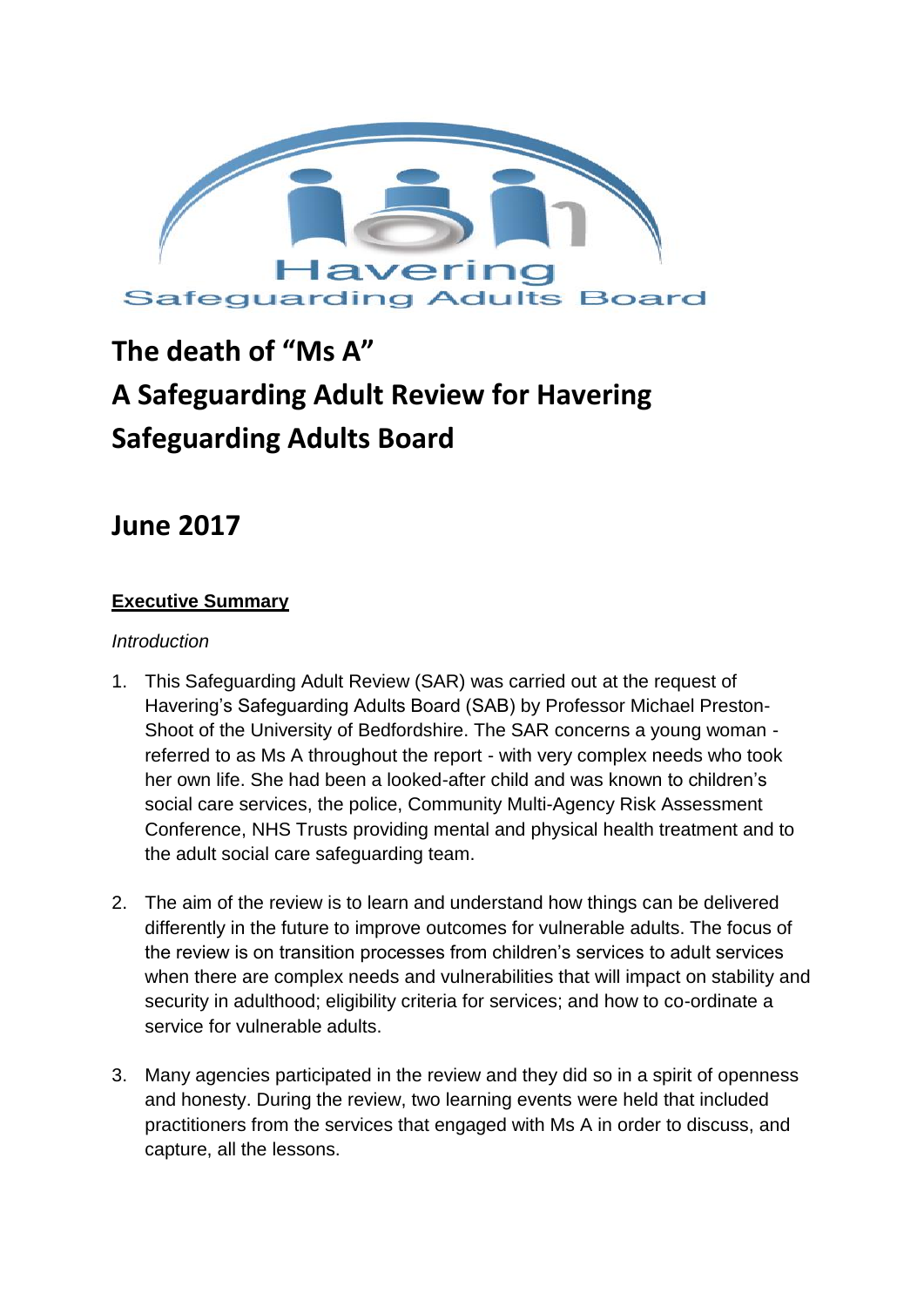#### *Recommendations*

4. The review itself makes 28 recommendations and there were a further 12 recommendations made directly by individual practitioners and managers based on their experience of working with Ms A. The recommendations identify areas for review so that outcomes can be improved but are not prescriptive about how these outcomes should be achieved.

The recommendations can be grouped into five areas:

## **(a) Management of complex cases involving vulnerable young adults**

These include recommendations aimed at avoiding placement disruptions; improving the management and oversight of complex cases; and smoothing the transition between children's and adults social care and mental health services.

## **(b) Training provision, supervision and staff support for complex cases**

These include recommendations to improve training provision in areas such as mental health, mental capacity, leaving care and transition and informationsharing including legal requirements; strengthening the supervision and support for frontline staff involved in complex cases; and developing staff skills and confidence to express concerned curiosity and to inquire into young people's lived experiences.

## **(c) Record keeping and information sharing**

These include recommendations aimed at improving information-sharing in complex cases; the transfer of medical records and using knowledge of case history to inform risk assessment and to work with young people to develop self-protection strategies.

## **(d) Greater availability of specialist support**

These include recommendations aimed at ensuring that suitable legal and mental health expertise is available to those involved with complex and/or high risk cases.

## **(e) Review of eligibility criteria and thresholds**

These include recommendations for a review of the thresholds for a safeguarding enquiry and a care and support assessment and a review of eligibility for mental health services.